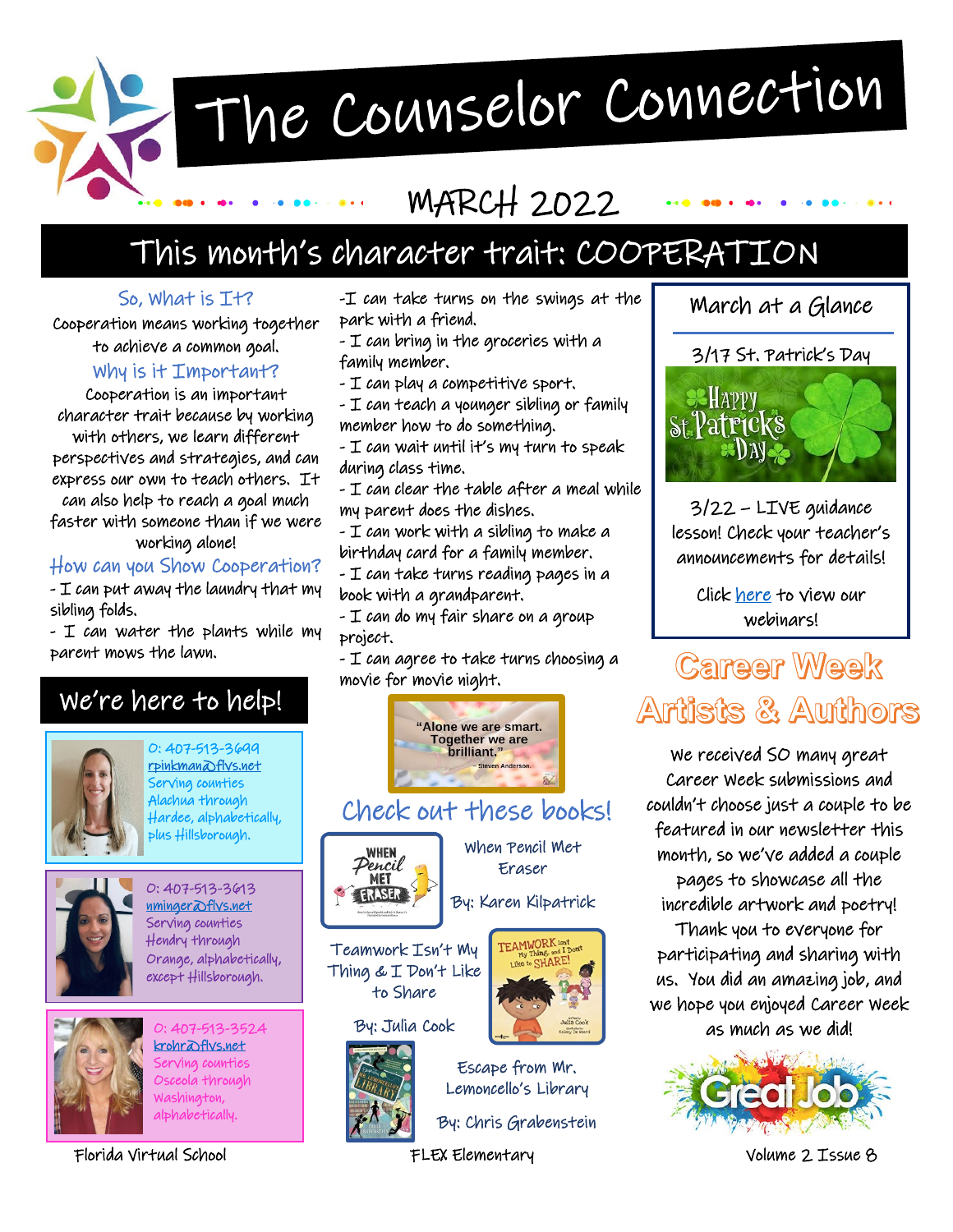## **Look at All This Talent!!**



Artwork by Aaron, 1st grade





Artwork by Amiyah, 5th grade



#### Torn Between

I want to work in the zoo And meet a kangaroo. But when my day is through, I'll make a cake for you! I'm torn between my careers, Hopefully my destiny will soon appear!



Artwork by Rosemary & Josephine, 3rd grade



Artwork by Julianna, 3rd grade



Artwork by Lorena, 2nd grade



My name is Charlie B An EMT is the career for me Driving with my bro To my nurse sister we will go Racing safe, but fast All the cars we will pass To the children's hospital we will go So the kids can get home and grow.

Artwork by Jade. 5<sup>th</sup> grade **Artwork by Audrey**, 3<sup>rd</sup> grade



Written and Illustrated by Charlie,  $5<sup>th</sup>$  grade

Artwork by Zoey, 5<sup>th</sup> grade Written and Illustrated by Keira, 5<sup>th</sup> grade